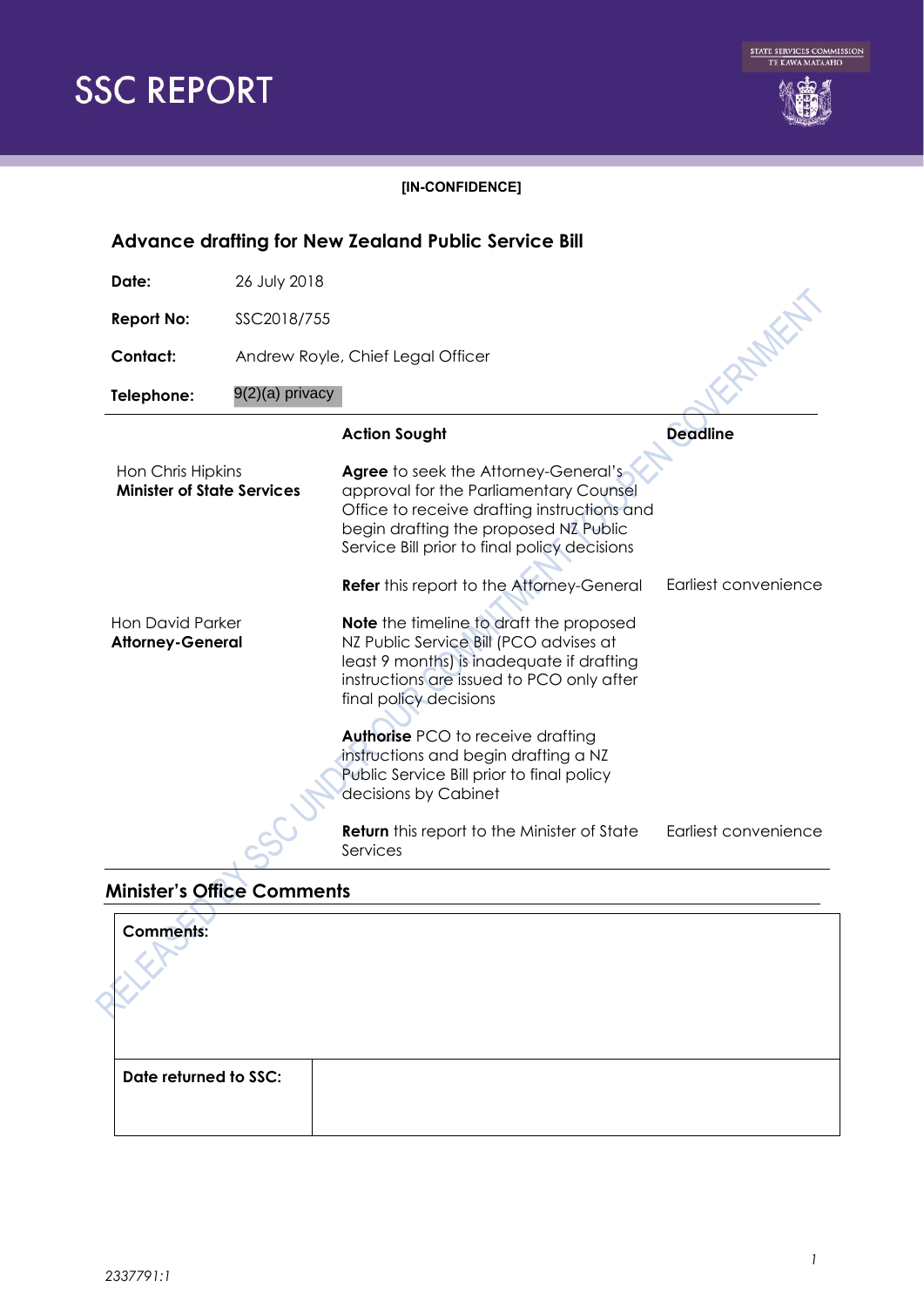# **Key points**

- $\mathbf{1}$ It is established practice to seek the approval of the Attorney-General to direct the Parliamentary Counsel Office (PCO) to receive instructions and begin drafting a Bill in instances where the priority of a Bill and established timetables require that instructions be provided before final policy decisions are taken.
- $\overline{2}$ The proposed New Zealand Public Service Bill has a priority 6 categorisation on the legislation programme for 2018 (instructions to PCO in 2018). The current timetable to develop this Bill envisages the Government making final policy decisions by the end of March 2019, for introduction by mid 2019 and passage of the Bill by the first half of 2020.
- 3 The State Services Commission has consulted with PCO who advise that it normally takes at least 9 months to draft a Bill of the size and complexity of the proposed New Zealand Public Service Bill. The timetable envisaged would clearly leave insufficient time for drafting if instructions are not sent to PCO until after the Government has made final policy decisions on all issues.
- A large part of the Bill will carry over (with some modifications) existing provisions  $\overline{4}$ of the State Sector Act 1988 (SSA), including provisions about the powers and operations of the Commissioner, the renamed Public Service Commissioner and Deputy Public Service Commissioner, the powers and functions of departments, departmental agencies, and chief executives. The relocation of parts 7 to 7B of the SSA (which deal with the education service) into the Education Act 1989 also seems uncontroversial. There are also a large number of consequential amendments to other Acts that have been identified and for which drafting can begin.
- 5 Other parts of the Bill are new and the policy is not yet settled. These include Part 1 which will contain statements about the purpose, principles and values of the public service, and may contain provisions dealing with the relationship between Crown and Maori and about the significance of the Treaty of Waitangi. There are also proposals for new bodies or arrangements within the public service that need working through, and significant changes to workforce and personnel arrangements.
- 6 While it is not envisaged that there be substantial advance drafting of provisions for which there is no developed policy, it would be useful to involve PCO now in drafting in advance of some possibly contentious provisions such as those dealing with the Crown- Maori relationship, and the purpose, principles and values of the public service. In particular, it would be useful to have PCO draft provisions that are needed for sensitive consultations, so that people do not become committed to particular wordings and expressions, before the formal drafting process has even begun.
- $\overline{7}$ There has been some consultation with the Government's coalition and support partners on the main aspects of the Bill, but no firm commitments of support have yet been received.
- 8 Nevertheless, as the priority of the Bill and the established timeline require that instructions be provided to PCO before final policy decisions are taken, this report asks the Minister of State Services to agree to seek the Attorney-General's